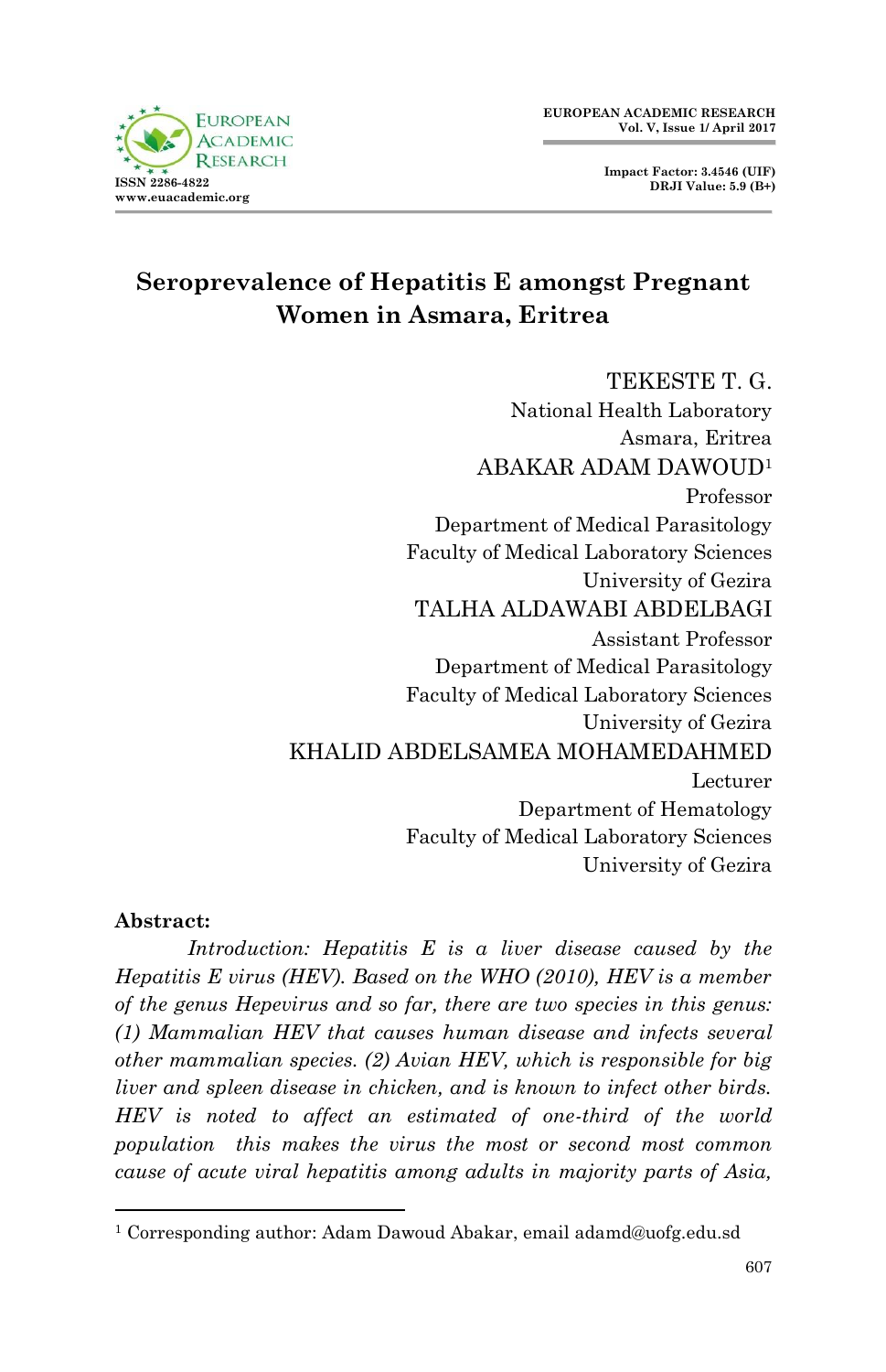*the Middle East, and Africa. In the general population the case fatality rate (CFR) is between 1 and 2%, which can rise to over 40% in pregnant women.*

*Objective: This is the first study in Eritrea which is expected to illuminate some facts about the seroprevalence of HEV. The objective of the study is to determine the seroprevalence of hepatitis E among the pregnant women attending ANC in the selected health facilities of Asmara city and to identify possible risk factors of the infection.*

*Methods: The research study has applied cross-sectional descriptive laboratory based study design. In total, 153 pregnant women following ANC has included from four health facilities. Recruiting participants voluntary sampling technique and structured questionnaire was used to collect the socio-demographic; and Enzyme linked immune sorbent assay (ELISA) method was applied to examine for IgG and IgM antibody. Epi-Info for data entry and SPSS version 20 for analysis was used.* 

*Results: Out of the 153 pregnant women 41 (26.8%) were seropositive for HEV IgG antibody. However, only for 82 blood samples were analyzed for IgM antibodies and all were found to be seronegative for HEV.* 

*Conclusion: The study showed that significant finding of HEV*  IgG among the pregnant women. Therefore, it is high time for further *deeper and large studies to be made on this virus in Eritrea.*

**Key words**: HEV, Pregnant women, ANC, Asmara, Eritrea, ELISA

# **INTRODUCTION**

Hepatitis E is a liver disease caused by the Hepatitis E virus (HEV). Based on the WHO (2010), HEV is a member of the genus Hepevirus and so far, there are two species in this genus: (A) mammalian HEV, that causes human disease and infects several other mammalian species, in particular pigs; and (B) avian HEV, which is responsible for big liver and spleen disease in chicken, and is known to infect other birds. HEV is transmitted mainly through the fecal-oral route due to fecal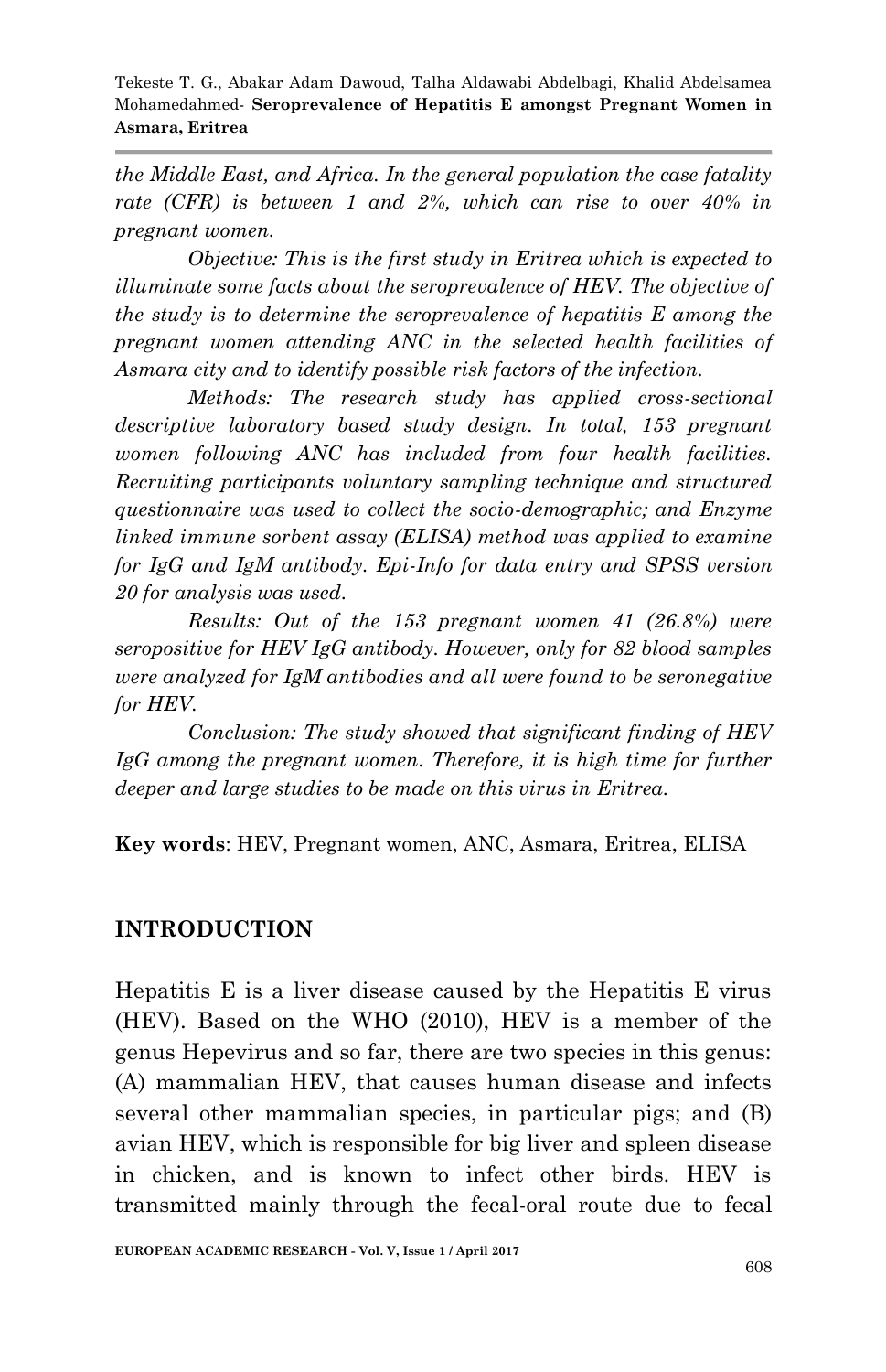contamination of drinking water (1). HEV infection is a significant public health problem in many parts of the world; though, the virus can affect different groups of the population, research studies have noted that the case-fatality is higher among the pregnant women (2). Clinical outcomes associated with HEV infection are quite diverse and indistinguishable from acute hepatitis caused by other hepatotropic viruses. The viral particles are relatively stable in the environment and have been recovered from sewage samples (3). HEV is a small, nonenveloped virus, approximately 27-34 nm in diameter. (4) The virus has a polyadenylated, single-stranded ribonucleic acid (RNA) genome, approximately 7.2 kilobases in length, with a positive polarity and a cap at its 5'-end. The viral genome contains short non-coding regions at both the 5' and the 3' ends, and contains three discontinuous and partially overlapping open reading frames (1).

Previous studies on seroprevalence of HEV antibodies show that it varies from country to country. A systematic review on hepatitis E virus in Africa has shown that the seroprevalence was 11.6% in Burkina Faso (2010-2012), 84.3% in Egypt (1997-2003), 14.2% in Gabon (2005, 2007), 28.7% in Ghana (2008) and 12.1% in Tunisia (2008-2009) among the pregnant mothers (5). Another study in India in 2014 done among male blood donors 18 to 60 years showed that only 4.78% were positive for IgM for HEV (6). Similar study on voluntary blood donors in the central part of Iran showed that 14.3% of the donors were detected to have anti-HEV (7). A study conducted in Malawi during 1989-2008 was noted that the seropositive was 16.5% for HEV based on IgG antibody (8). In Sudan, Medani hospital, a study on seroprevalence HEV on maternal and new born was conducted and the result showed that 12.5% of the women and 1.0% of the newborns had a positive result for anti-HEV IgG (9). Another study in Khartoum, Sudan, showed that seroprevalence of HEV IgG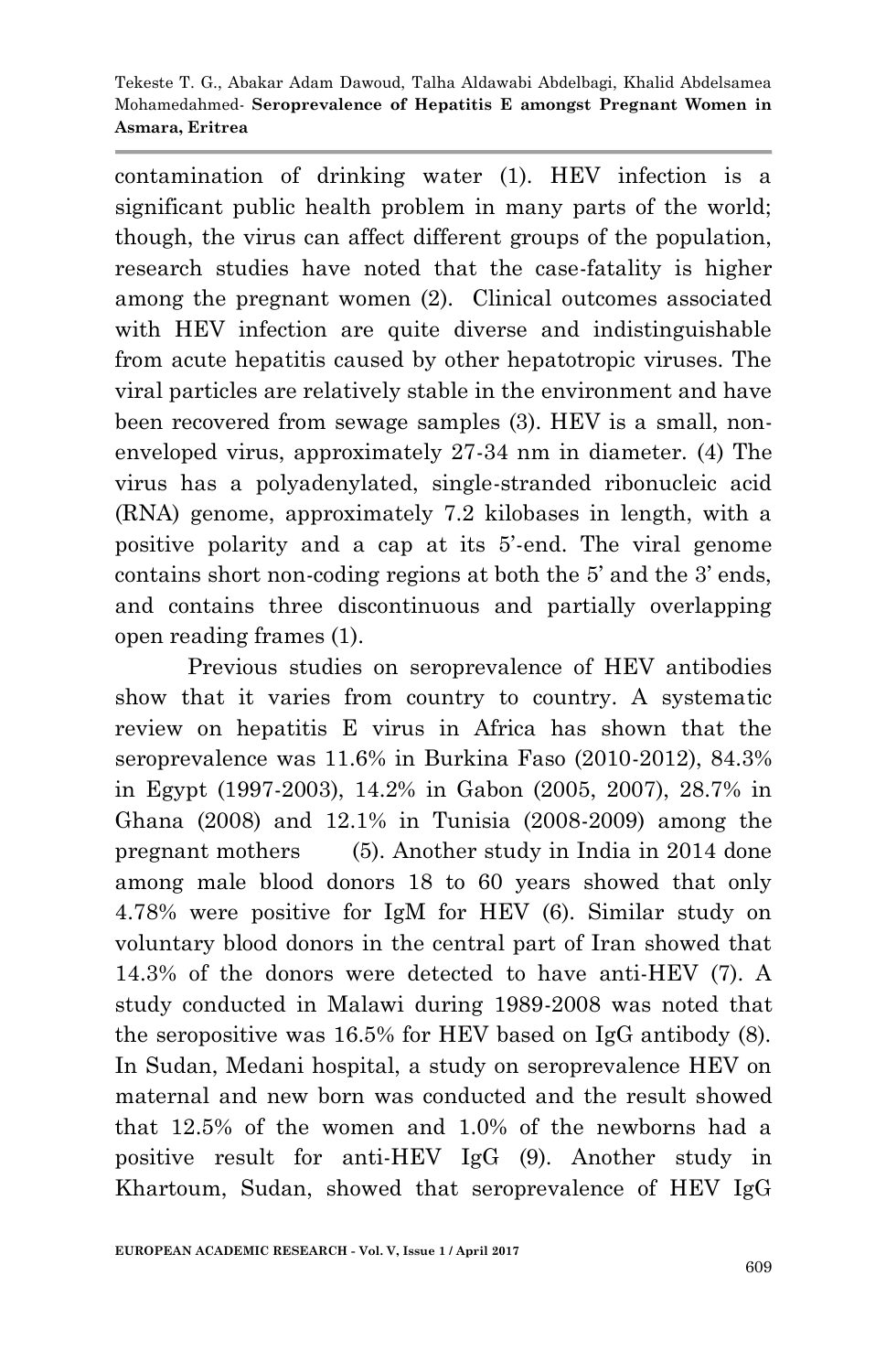antibodies were 61.2% (57/93) among the pregnant mothers  $(10).$ 

Population based research information of HEV was never conducted or inaccessible in the country of Eritrea. Thus, none is known on the disease prevalence and its associated risk factors. Therefore, this research study is designed to provide the baseline information and to assess the seroprevalence of hepatitis E virus among pregnant women attending ANC in Asmara city.

# **MATERIALS AND METHODS**

# **Study Population and Study Area**

The research topic has noted that pregnant women attending ANC are the study subjects and Asmara, the country's capital city, is the targeted area of the study. Generally, there are six districts/regions (locally called 'zobas') and Asmara is in central region in Eritrea. The main reason why Asmara is selected for the study is firstly because it is easily accessible, and secondly because it is the place where the highest delivery services and other related maternal health services are provided. 153 pregnant women were included in the study from four health facilities namely Villagio community hospital, Edagahamus hospital, Akria health center and Godaif hospital to represent Asmara city.

# **Study Design**

The research study followed a cross-sectional descriptive laboratory based study method which is common study design in multiple disciplines. Unlike other design such as longitudinal cohort study, in this type of design, it is conducted once across the targeted study population group.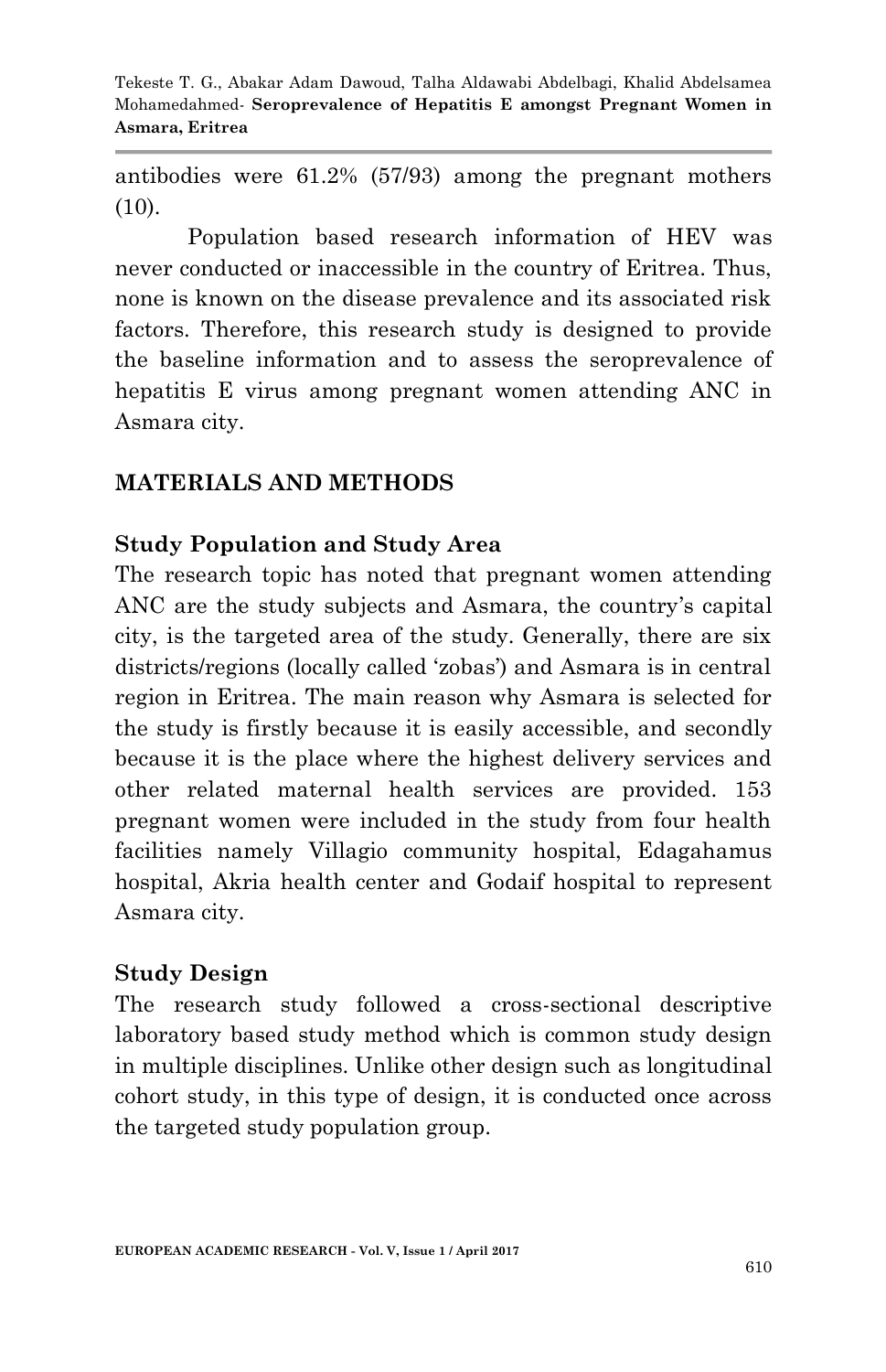# **Sample Determination and Recruitment Subjects**

Pregnant women in the reproductive age, 15 to 49 years old, were the targeted groups of the study. The data collection period was for one month, from 1st to 30th of July 2016, in all the four health facilities. Voluntary sampling technique, which is a commonly used technique of recruiting study groups in health researches, was applied to recruit the pregnant women following their consents to participate in the research study (11). A standardized structured questionnaire was used to collect the demographic data plus the risk factors information regarding the study participants. Data collection tool was checked and screened for consistence and completeness to obtain the required information (12).

# **Assay Test**

Enzyme linked immune sorbent assay (ELISA) method for semi-quantitative in vitro determination of antibodies (Abs) of the immunoglobulin classes IgG and IgM against hepatitis E antigens (Ags) in serum or plasma for the diagnosis of infection with HEV was done by EUROIMMUN Medizinische Labordiagnostika AG test kit at National health laboratory (NHL) Eritrea using automatic microplate washer and microplate photometric measurement analyzers.

The anti hepatitis E virus ELISA IgG and IgM test used was based on recombinant target Ags of HEV genotypes 1 and 3. The careful selection of Ags provides highly specific detection of anti HEV Abs of classes IgG and IgM.

# **Statistical analysis**

The study variables were pre-coded for entry into Epi-Info version 7.0 and then exported to the Statistical Package for the Social Sciences software (SPSS version 20) for analysis. Descriptive analyzes is an initial step used to describe the data sets in terms of frequency and proportion for the categorical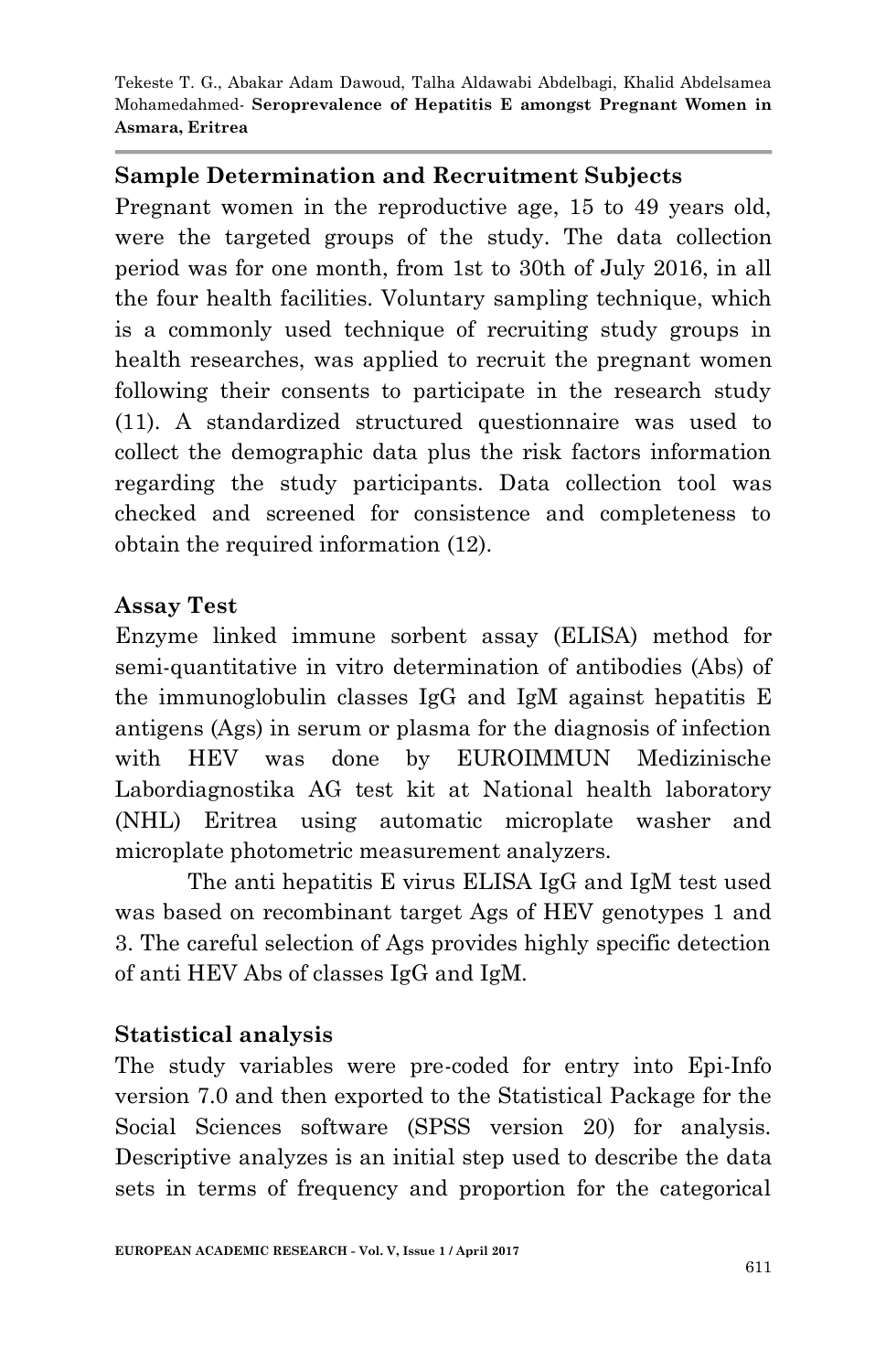variables of the study using SPSS analysis package (13). Considering its relevance to this study the analytical statistical tool, chi-square test was applied. Chi-squared test (also denoted by χ2) is a non-parametric analysis tool which is used to identify an association, not the strength of the association between two categorical variables. Hence in this study, the chisquared test has applied to screen for an association between IgG antibody seropositive results and the several risk factors included in the study (14).

# **RESULTS**

In total, 153 pregnant women had part in the study. Of which, 41 cases (26.8%) were confirmed seropositive for HEV using IgG. Only for 82 the blood samples were analyzed for IgM antibodies and all were found to be seronegative for HEV.

Based on the IgG antibody results, the prevalence of HEV among the three age groups was relatively higher (47.6%) in the  $35 - 44$  age groups as compared to the age groups of  $15 -$ 24

 $(11.9%)$  and  $25 - 34$   $(28.9%)$ ; Chi-square test indicated prevalence of HEV was noted to have association with pregnant women's age group with *p=0.008*. Results of the study indicated that 20.7% of the seropositive of HEV for IgG were pregnant in their 1st trimester, and the seropositivity was 28.8% and 27.6% in mothers of  $2<sup>nd</sup>$  and  $3<sup>rd</sup>$  trimesters, respectively. Chisquare test results identified, there was no significant association between seropositivity and women's pregnancy stages (*p=0.704*).

The prevalence of seropositive in HEV using IgG were 31.8%, 28.3% and 16.0% in each of the three educational categories, primary, secondary and above, respectively. This seropositive was found to have no association with pregnant women's educational level (*p=0.389*).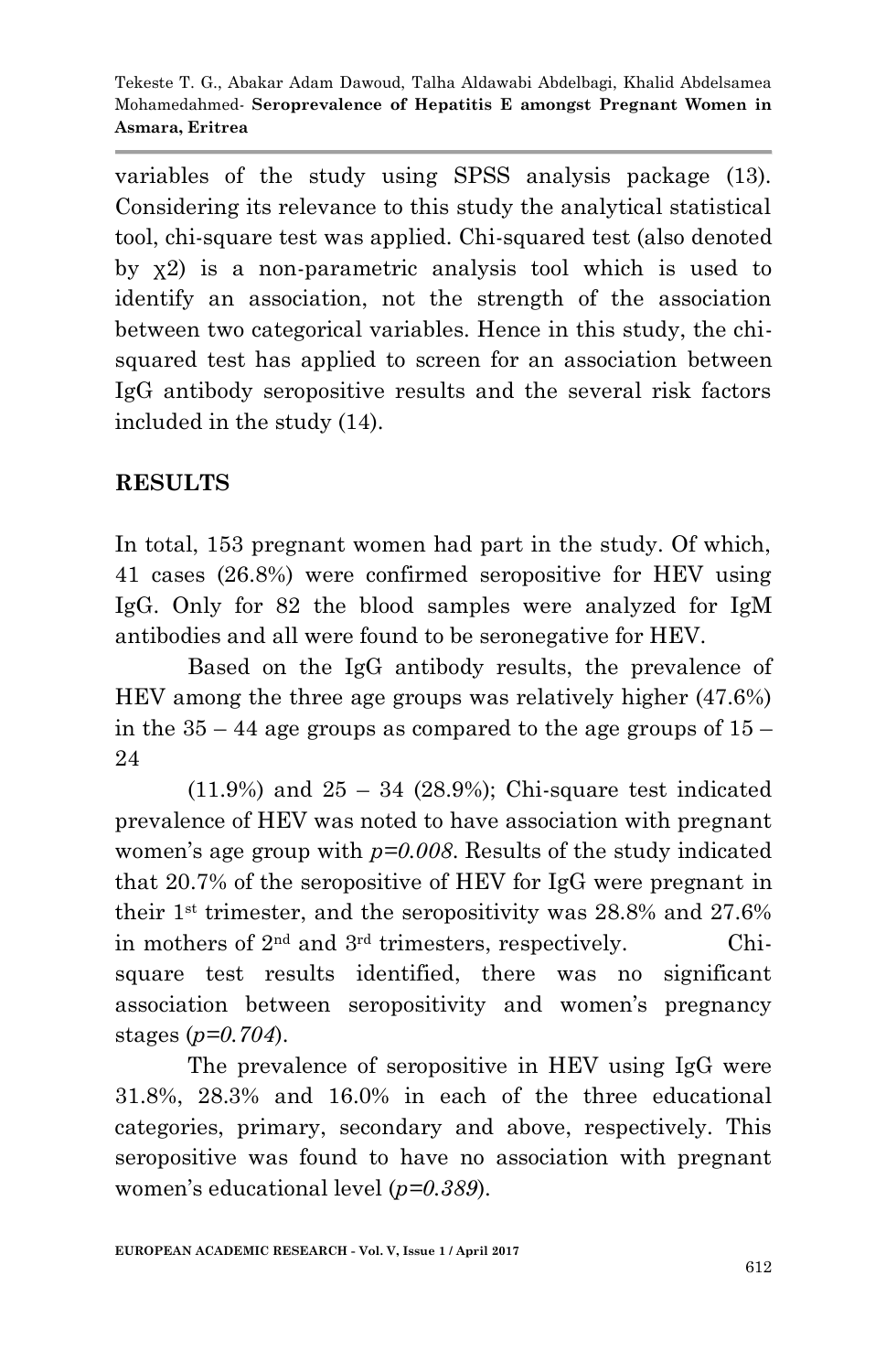HEV IgG Result among the different characteristics is summarized in Table 1

|            |                           |     | HEV IgG Result |     |          |       | Chi-square Sign. | Total |        |  |
|------------|---------------------------|-----|----------------|-----|----------|-------|------------------|-------|--------|--|
|            | Characteristics           |     | Negative       |     | Positive | test  |                  |       |        |  |
|            |                           | N   | %              | 'N  | $\%$     |       |                  | N     | %      |  |
| Health     | Edagahamus                | 42  | 72.4%          | 16  | 27.6%    | 0.798 | 0.850            | 58    | 37.9%  |  |
| Facility   | Akria                     | 29  | 78.4%          | 18  | 21.6%    |       |                  | 37    | 24.2%  |  |
|            | Villagio                  | 21  | 72.4%          | 18  | 27.6%    |       |                  | 29    | 19.0%  |  |
|            | Godaif                    | 20  | 69.0%          | 19  | 31.0%    |       |                  | 29    | 19.0%  |  |
| Age group  | $15 - 24$                 | 37  | 88.1%          | İ5  | 11.9%    | 9.591 | 0.008            | 42    | 27.5%  |  |
|            | $25 - 34$                 | 64  | 71.1%          | 26  | 28.9%    |       |                  | 90    | 58.8%  |  |
|            | $35 - 44$                 | 11  | 52.4%          | 10  | 47.6%    |       |                  | 21    | 13.7%  |  |
| Marital    | Married                   | 102 | 72.9%          | 38  | 27.1%    | 0.100 | 0.752            | 140   | 91.5%  |  |
| status     | Not married               | 10  | 76.9%          | 13  | 23.1%    |       |                  | 13    | 8.5%   |  |
| Education  | Primary                   | 15  | 68.2%          | İ7  | 31.8%    | 1.891 | 0.389            | 22    | 14.4%  |  |
|            | Secondary                 | 76  | 71.7%          | 30  | 28.3%    |       |                  | 106   | 69.3%  |  |
|            | Above                     | 21  | 84.0%          | 14  | 16.0%    |       |                  | 25    | 16.3%  |  |
| Occupation | Housewife                 | 87  | 73.7%          | 131 | 26.3%    | 0.376 | 0.829            | 118   | 77.1%  |  |
|            | Daily worker              | 15  | 75.0%          | 15  | 25.0%    |       |                  | 20    | 13.1%  |  |
|            | Other                     | 10  | 66.7%          | 15  | 33.3%    |       |                  | 15    | 9.8%   |  |
| Pregnancy  | 1st trimester             | 23  | 79.3%          | l6  | 20.7%    | 0.703 | 0.704            | 29    | 19.0%  |  |
| stage      | 2 <sup>nd</sup> trimester | 47  | 71.2%          | 19  | 28.8%    |       |                  | 66    | 43.1%  |  |
|            | 3rd trimester             | 42  | 72.4%          | 16  | 27.6%    |       |                  | 58    | 37.9%  |  |
|            | Total                     | 112 | 73.2%          | 41  | 26.8%    |       |                  | 153   | 100.0% |  |

**Table1: Seropositivity of HEV IgG among study population** 

Several research studies were identified that source of water, use of raw meat, availability of sanitary facilities and availability of domestic animals are risk factors for the disease caused hepatitis E virus. Hence, this research study has included it, of these risk factors, the chi-square test result noted a statistically significant association between availability of toilet and IgG result for HEV positivity (*p=0.045*). The IgG Result among the different causes of HEV is shown in table 2:

| Causes of HEV          |            | IgG Result |               |          |         | Chi-square Sign. |       | Total |               |
|------------------------|------------|------------|---------------|----------|---------|------------------|-------|-------|---------------|
|                        |            | Negative   |               | Positive |         | test             |       |       |               |
|                        |            |            | $\frac{0}{0}$ |          | $\%$    |                  |       |       | $\frac{1}{2}$ |
| Source water           | Pipe water | 73         | 70.2%         | 31       | 29.8%   | 2.952            | 0.229 | 104   | 68.0%         |
|                        | Well       |            | 100%          | Ю        | $0.0\%$ |                  |       |       | 3.9%          |
|                        | Other      | 33         | 76.7%         | 10       | 23.3%   |                  |       | 43    | 28.1%         |
| Raw meat               | No         | 107        | 74.3%         | 37       | 25.7%   | 1.518            | 0.218 | 144   | 94.1%         |
|                        | Yes        |            | 55.6%         | 14       | 44.4%   |                  |       |       | 5.9%          |
| Sanitation status      | Latrine    | 71         | 68.3%         | 33       | 31.7%   | 4.029            | 0.045 | 104   | 68.0%         |
|                        | Open       | 41         | 83.7%         | 18       | 16.3%   |                  |       | 49    | 32.0%         |
| Availability of cat No |            | 87         | 75.0%         | 29       | 25.0%   | 0.790            | 0.374 | 116   | 75.8%         |
|                        | Yes        | 25         | 67.6%         | $12 \,$  | 32.4%   |                  |       | 37    | 24.2%         |
| ofNo<br>Availability   |            | 82         | 75.9%         | 26       | 24.1%   | 1.388            | 0.239 | 108   | 70.6%         |

**Table 2: Summary of IgG Result among the different causes of HEV** 

**EUROPEAN ACADEMIC RESEARCH - Vol. V, Issue 1 / April 2017**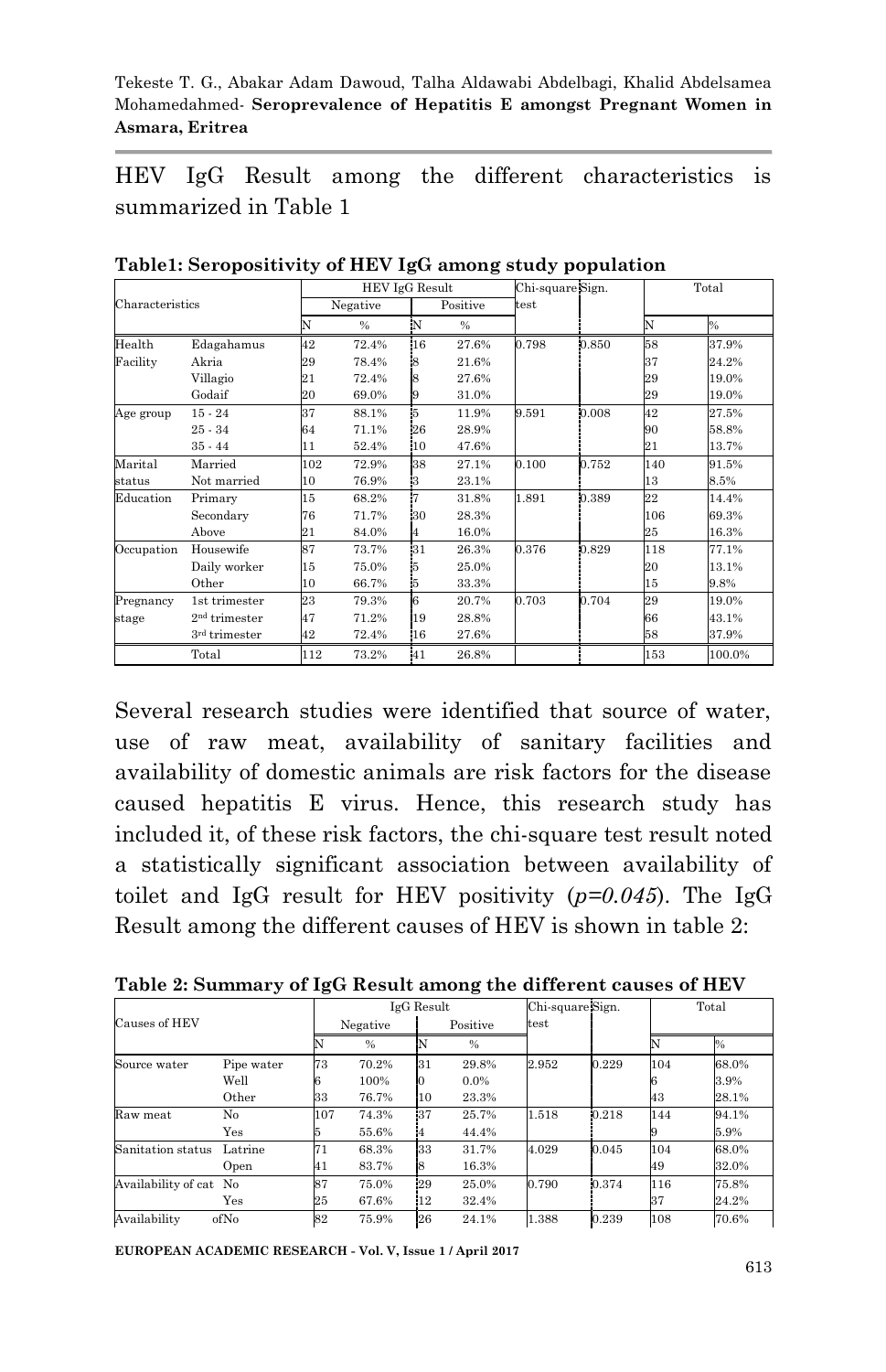Tekeste T. G., Abakar Adam Dawoud, Talha Aldawabi Abdelbagi, Khalid Abdelsamea Mohamedahmed*-* **Seroprevalence of Hepatitis E amongst Pregnant Women in Asmara, Eritrea**

| other animal | Yes   | 30  | 66.7% | 15 | 33.3% |       |       | 45  | 29.4%  |
|--------------|-------|-----|-------|----|-------|-------|-------|-----|--------|
| Soil contact | No    | 108 | 74.0% | 38 | 26.0% | 0.964 | 0.326 | 146 | 95.4%  |
|              | Yes   |     | 57.1% |    | 42.9% |       |       |     | 4.6%   |
|              | Total | 112 | 73.2% | 41 | 26.8% |       |       | 153 | 100.0% |

# **DISCUSSION**

According to WHO, so far, there are two species of genus Hepevirus which are: (1) mammalian HEV, which causes human disease and infects several other mammalian species, in particular pigs; and (2) avian HEV, which is responsible for big liver and spleen disease in chicken, and other birds. Hepatitis E is virus caused disease which has affected an estimated of onethird of the population of the world, and it is noted that HEV is the most or second most common cause of acute viral hepatitis among adults in majority part of regions of Asia, the Middle East, and Africa. In the general population, the hepatitis E virus caused case-fatality (CFR) is between 1 and 2%, which can rise to over 40% in pregnant women (2).

In this study, a total 153 pregnant women had part and 41 (26.8%) were confirmed to seropositive for HEV using IgG antibody. However, only for 82 the blood sampled were analyzed for IgM antibodies and all were found to be seronegative for HEV. The result of the study showed that there is a strong association between HEV seroprevalence and age of the pregnant (*p=0.008)* and also is the availability and access to toilets (*p=0.045*).

A systematic review on hepatitis E virus in Africa has shown that the Seroprevalence was 11.6% in Burkina Faso (2010-2012), 84.3% in Egypt (1997-2003), 14.2% in Gabon (2005, 2007), 28.7% in Ghana (2008) and 12.1% in Tunisia (2008-2009) among the pregnant mothers (5). Another study in India in 2014 done among male blood donors 18 to 60 years showed that only 4.78% were positive for IgM for HEV (6). Similar study on voluntary blood donors in the central part of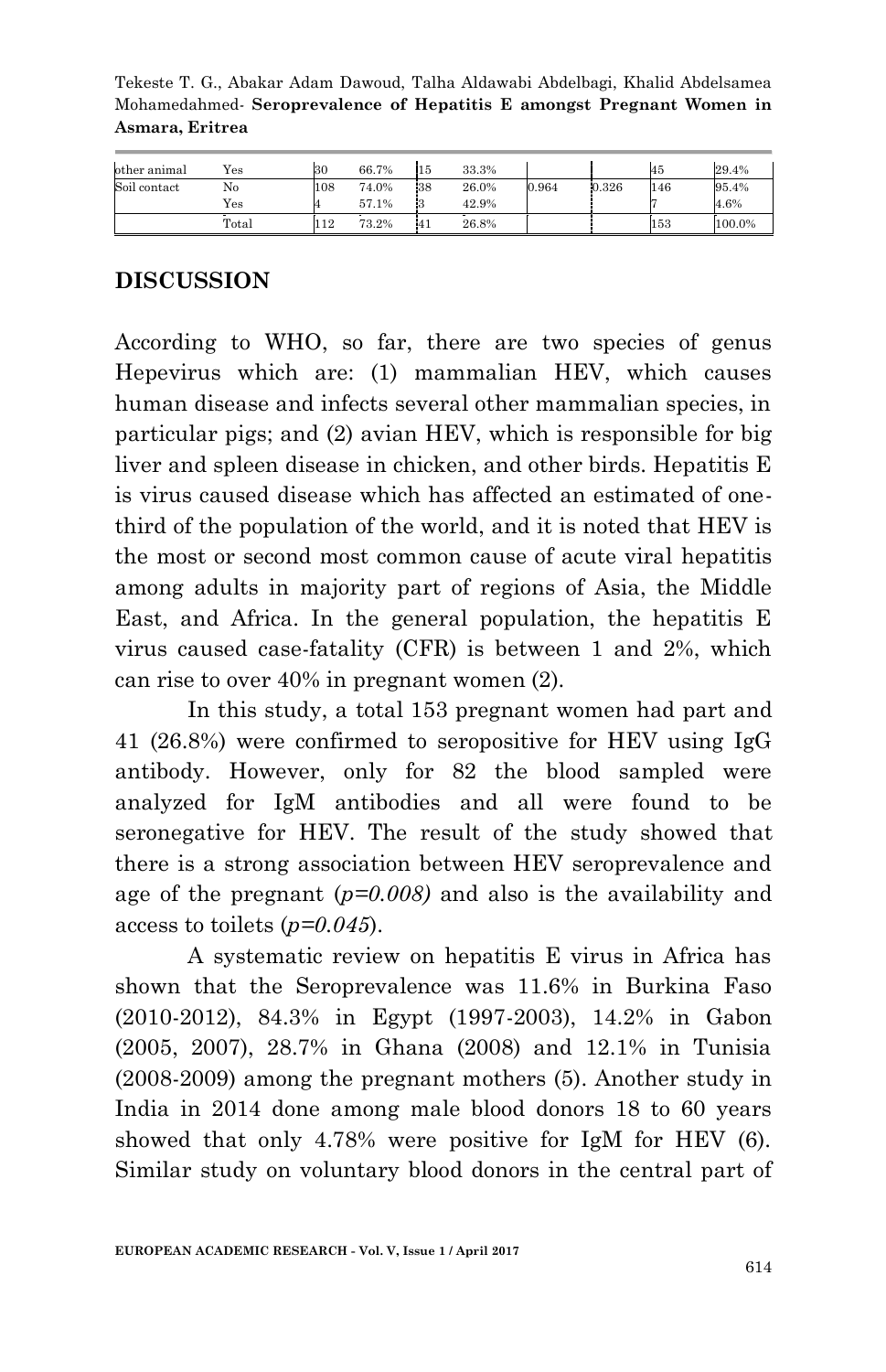Iran showed that 14.3% of the donors were detected to have anti-HEV (7).

A study conducted in Malawi during 1989-2008 was noted that the seropositive was 16.5% for HEV based on IgG antibody (8). In Sudan, Medani hospital, a study on seroprevalence HEV on materal and new born was conducted and the result showed that 12.5% of the women and 1.0% of the newborns had a positive result for anti-HEV IgG (9). Another study in Khartoum, Sudan, showed that seroprevalence of HEV IgG antibodies were 61.2% (57/93) among the pregnant mothers (10).

Study results showed variation among countries; this can be influenced due to differences in the demographics of the population studied, antibody detection assays used and other factors.

# **CONCLUSION**

The study result has confirmed that 26.8% of the pregnant women in the study area of Asmara city health facilities were identified seropositive for HEV using ELISA IgG antibody. Only for 82 |of the total 153| of the blood samples were analyzed using ELISA for IgM antibodies and all were found to be seronegative for HEV.

The IgG result of the study revealed that there is a strong association between HEV seroprevalence and age of the pregnant women (*p=0.008)* and also with availability and access to toilets (*p=0.045*).

This study's seroprevalence result was lower as compared to finding from Khartoum, Sudan and Egypt. However, as compared to those results from countries of Tunisia, Gabon and Burkina Faso, the result of the study is higher.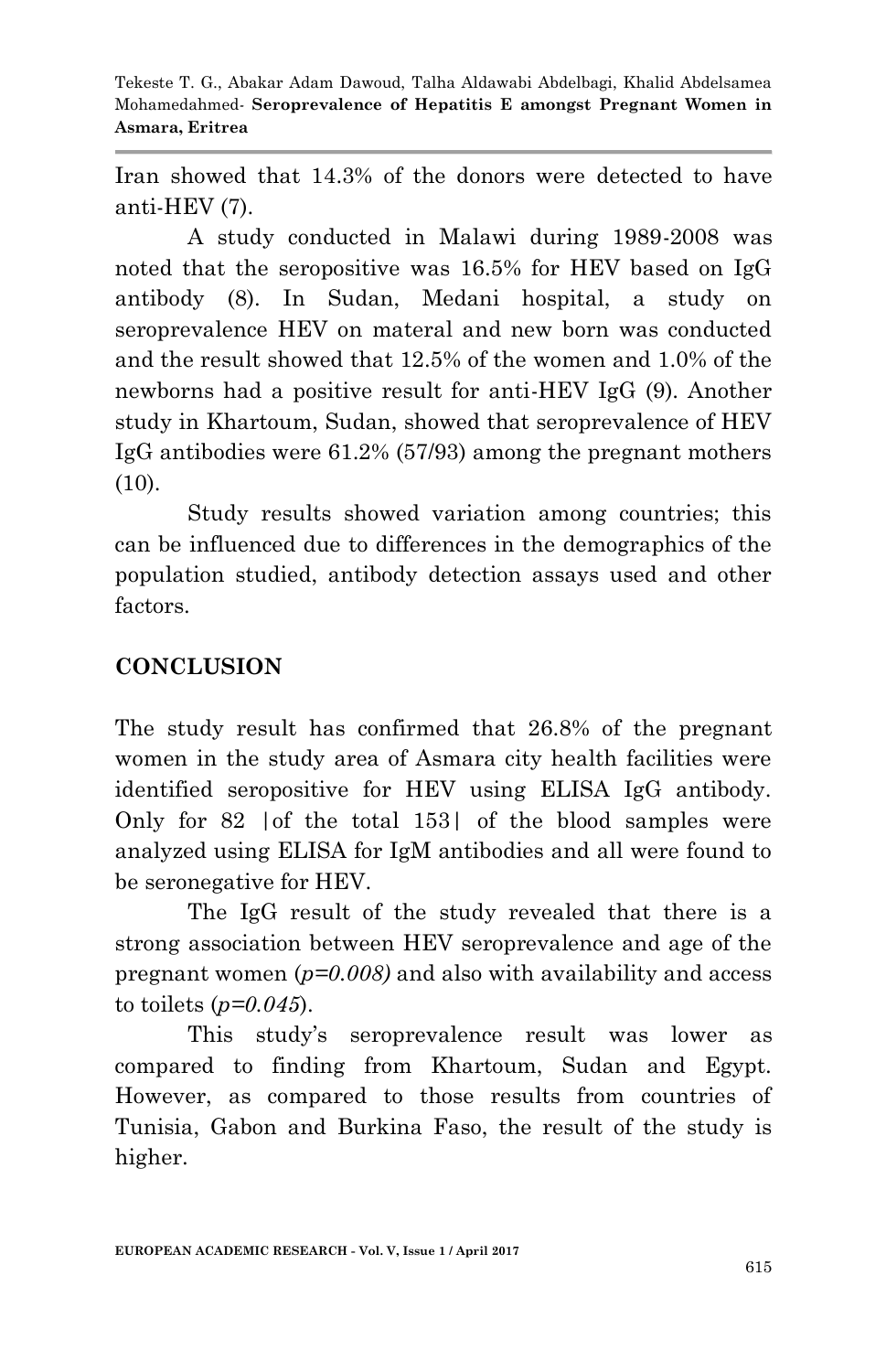# **RECOMMENDATION**

It is quite obvious, risk factors associate to HEV are comparatively lower in the targeted area of the study as compared to the others parts of the country; therefore, it is recommended that:

- **Extensive study with bigger sample size covering** different parts of the country is necessary as results of the study clearly show significant seropositivity using IgG test among the study subjects.
- It is quite high time to devise deeper exploration mechanisms to assess seroprevalence of HEV among different groups of the community.
- An awareness campaign and health education should be provided to address the importance of the disease in the country of Eritrea.

# **REFERENCES**

- **1. World Health Organization (WHO, 2010).** *The Global prevalence of Hepatitis E Virus Infection and Susceptibility:* A systematic Review. WHO/IVB/10.14.
- **2. BioMed Central Ltd** (2014). *A systematic review of the epidemiology of hepatitis E virus in Africa.* BMC Infectious Disease. (14): 308.
- **3. Infectious Diseases Society of America, (2010)**. The two faces of Hepatitis E Virus. Div of Viral Hepatitis, Mailstop G-37, 1600 Clifton Rd, Atlanta.
- **4. Chandra V; Taneja S; Kalia M; Jameel S** (2008). *Molecular biology and pathogenesis of hepatitis E virus.* J Biosci. 33(4): 51-64.
- **5. Kim, J.; Nelson, E.K; Panzner, U.; Kasture, Y.; Labrique, B.A.; Wierzba, F. T (2014).** *A systematic*